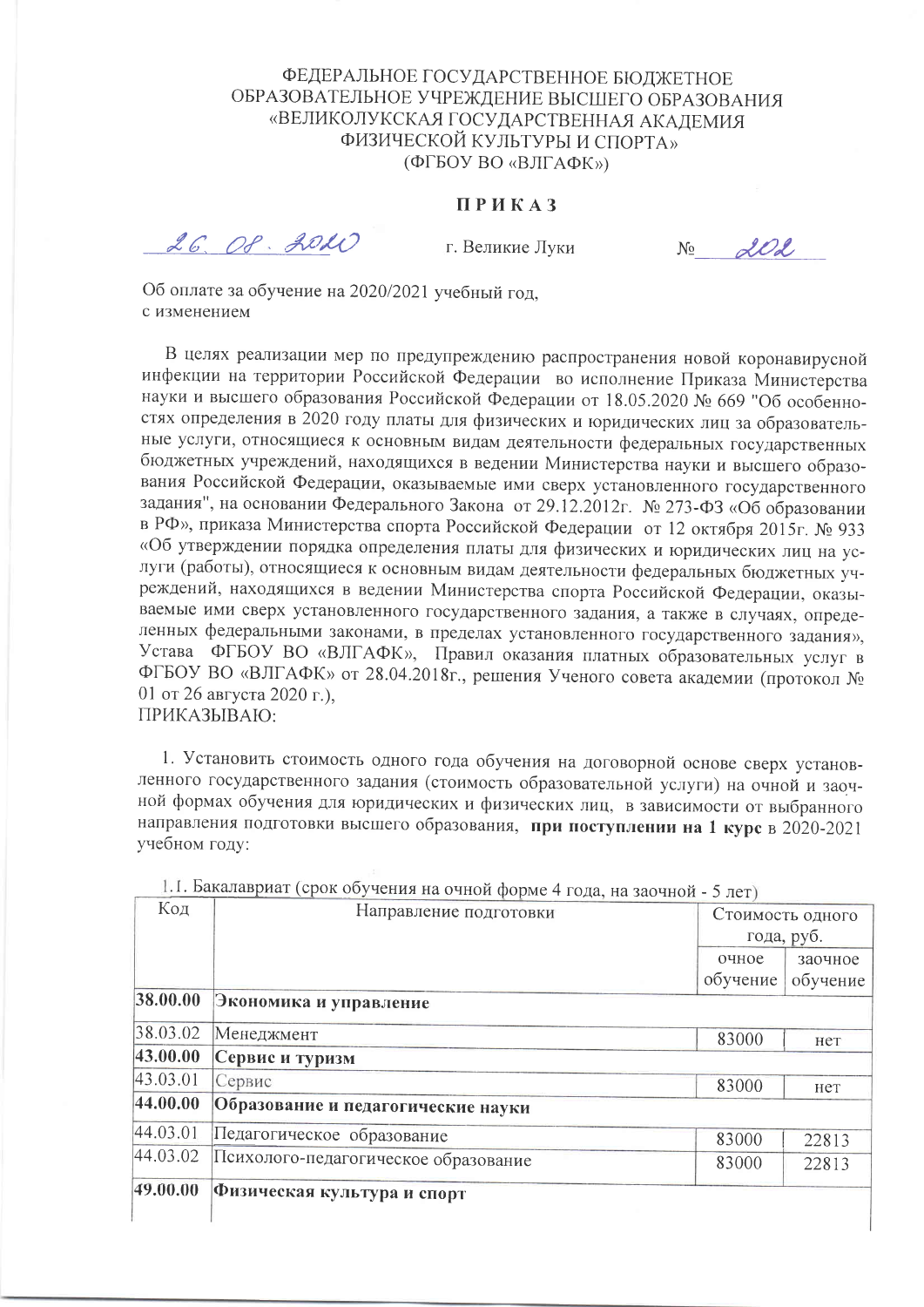| 49.03.01 Физическая культура                                    | 126330 | 36635 |
|-----------------------------------------------------------------|--------|-------|
| 49.03.02 Физическая культура для лиц с отклонениями в состоянии | 126330 | 36635 |
| здоровья (адаптивная физическая культура)                       |        |       |

## 1.2. Магистратура (срок обучения на очной форме 2 года)

| $\frac{1}{2}$<br>Код | Направление подготовки                                 | Стоимость одного<br>года, руб. |          |
|----------------------|--------------------------------------------------------|--------------------------------|----------|
|                      |                                                        |                                |          |
|                      |                                                        | очное                          | заочное  |
|                      |                                                        | обучение                       | обучение |
| 49.00.00             | Физическая культура и спорт                            |                                |          |
| 49.04.01             | Физическая культура                                    | 134210                         | Her      |
| 49.04.02             | Физическая культура для лиц с отклонениями в состоянии | 134210                         | нет      |
|                      | здоровья (адаптивная физическая культура)              |                                |          |
| 49.04.03             | Спорт                                                  | 134210                         | нет      |

#### 13 ACTUDAHTVDA

| Код      | $1.011$ availabout $1.001$<br>Направление подготовки                       | Стоимость одного<br>года, руб. |          |  |
|----------|----------------------------------------------------------------------------|--------------------------------|----------|--|
|          |                                                                            | очное                          | заочное  |  |
|          |                                                                            | обучение                       | обучение |  |
| 06.00.00 | Биологические науки (срок обучения на очной форме 06.06.01-4 года)         |                                |          |  |
| 06.06.01 | Биологические науки                                                        | 110370                         | нет      |  |
| 49.00.00 | Физическая культура и спорт (срок обучения на очной форме 49.06.01-3 года) |                                |          |  |
| 49.06.01 | Физическая культура и спорт                                                | 135220                         | Het      |  |

2. Плату за обучение на 2020/2021 учебный год для лиц, обучающихся на втором и последующих курсах на основании ранее заключенных договоров, оставить на прежнем уровне в размере, определенном в договоре, в соответствии с приказами от 04.05.2016г. № 88 «Об оплате за обучение на 2016/2017 учебный год», от 18.05.2017г. №96 «Об оплате за обучение на 2017/2018 учебный год», от 07.09.2017г. № 179 «О внесении дополнения в приказ об оплате за обучение на 2017/2018 учебный год», от 04.06.2018г. № 135 «Об оплате за обучение на 2018/2019 учебный год», от 29.05.2019 №116«Об оплате за обучение на 2019/2020 учебный год», от 28.06.2019 №146 «Об оплате за обучение на 2019/2020 учебный год, с изменением»,:

2.1. Для студентов второго и последующих курсов, поступивших в 2019-2020 учебном году на 1-ый курс или последующие курсы:

2.1.1. Бакалавриат (срок обучения на очной форме 4 года, на заочной - 5 лет)

| Код | Направление подготовки          | года, руб.           | Стоимость одного    |
|-----|---------------------------------|----------------------|---------------------|
|     |                                 | очное<br>$o6$ учение | заочное<br>обучение |
|     | 38.00.00 Экономика и управление |                      |                     |
|     | 38.03.02 Менеджмент             | 83000                | 22813               |
|     | $ 43.00.00 $ Сервис и туризм    |                      |                     |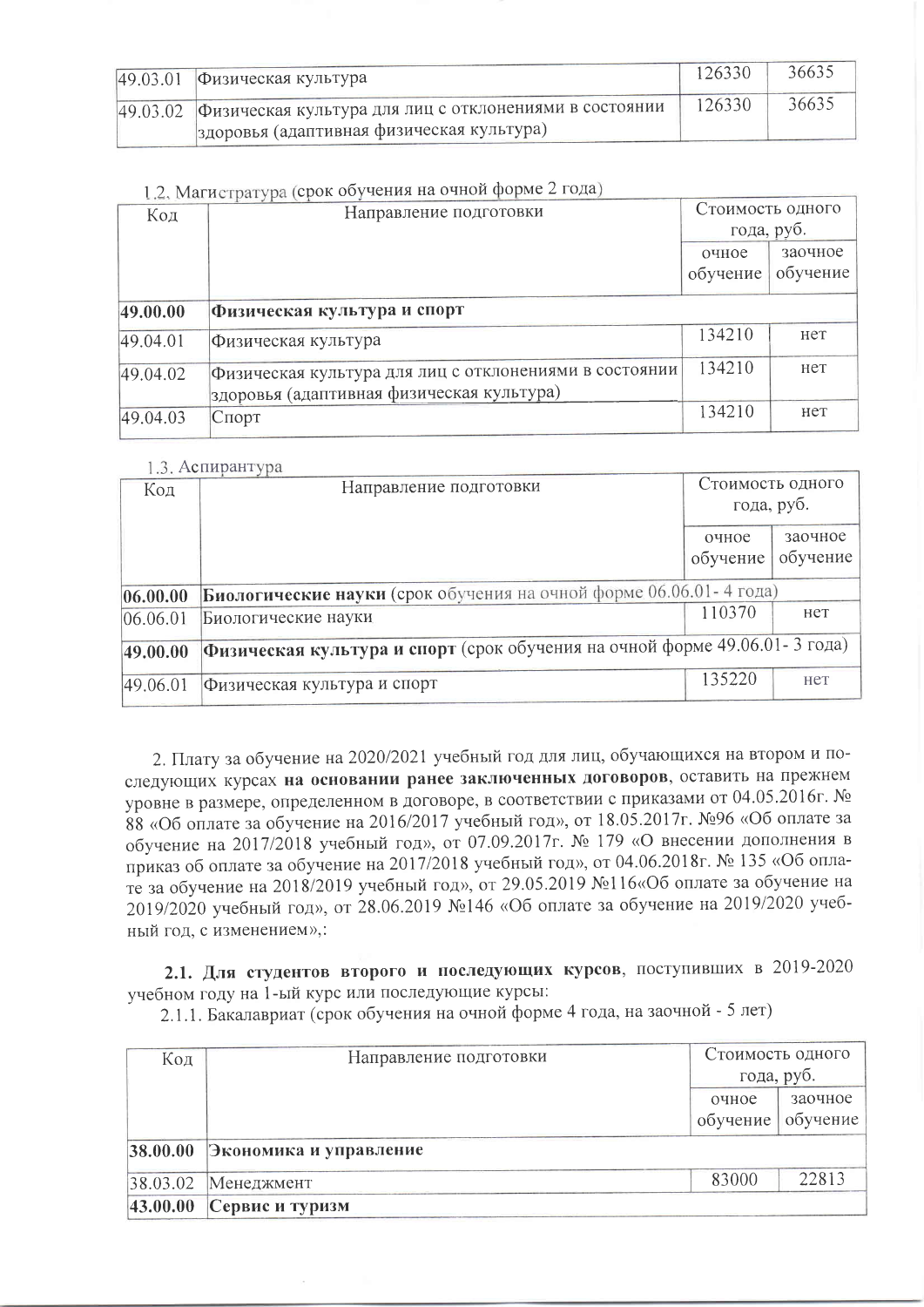| 43.03.01 | Сервис                                                                                              | 83000  | Her   |
|----------|-----------------------------------------------------------------------------------------------------|--------|-------|
| 44.00.00 | Образование и педагогические науки                                                                  |        |       |
| 44.03.01 | Педагогическое образование                                                                          | 83000  | 22813 |
| 44.03.02 | Психолого-педагогическое образование                                                                | 83000  | 22813 |
| 49.00.00 | Физическая культура и спорт                                                                         |        |       |
| 49.03.01 | Физическая культура                                                                                 | 126330 | 36635 |
| 49.03.02 | Физическая культура для лиц с отклонениями в состоянии<br>здоровья (адаптивная физическая культура) | 126330 | 36635 |

# 2.1.2. Магистратура (срок обучения на очной форме 2 года)

| Код      | Направление подготовки                                                                              | Стоимость одного |          |
|----------|-----------------------------------------------------------------------------------------------------|------------------|----------|
|          |                                                                                                     | года, руб.       |          |
|          |                                                                                                     | очное            | заочное  |
|          |                                                                                                     | обучение         | обучение |
| 49.00.00 | Физическая культура и спорт                                                                         |                  |          |
| 49.04.01 | Физическая культура                                                                                 | 134210           | нет      |
| 49.04.02 | Физическая культура для лиц с отклонениями в состоянии<br>здоровья (адаптивная физическая культура) | 134210           | Het      |
| 49.04.03 | Спорт                                                                                               | 134210           | Het      |

## 2.1.3. Аспирантура

| Код      | Направление подготовки                                                     | Стоимость одного<br>года, руб. |                     |  |
|----------|----------------------------------------------------------------------------|--------------------------------|---------------------|--|
|          |                                                                            | очное<br>обучение              | заочное<br>обучение |  |
| 06.00.00 | Биологические науки (срок обучения на очной форме 06.06.01 - 4 года)       |                                |                     |  |
| 06.06.01 | Биологические науки                                                        | 110370                         | HeT                 |  |
| 49.00.00 | Физическая культура и спорт (срок обучения на очной форме 49.06.01-3 года) |                                |                     |  |
| 49.06.01 | Физическая культура и спорт                                                | 135220                         | нет                 |  |

# 2.2. Для студентов третьего и последующих курсов, поступивших в 2018-2019 учебном году на 1-ый курс или последующие курсы:

2.1.1. Бакалавриат (срок обучения на очной форме 4 года, на заочной - 5 лет)

| Код      | Направление подготовки               |          | Стоимость одного<br>года, руб. |
|----------|--------------------------------------|----------|--------------------------------|
|          |                                      | очное    | заочное                        |
|          |                                      | обучение | обучение                       |
| 38.00.00 | Экономика и управление               |          |                                |
| 38.03.02 | Менеджмент                           | 81057    | 20755                          |
| 43.00.00 | Сервис и туризм                      |          |                                |
| 43.03.01 | Сервис                               | 81057    | нет                            |
| 44.00.00 | Образование и педагогические науки   |          |                                |
| 44.03.01 | Педагогическое образование           | 81057    | 20755                          |
| 44.03.02 | Психолого-педагогическое образование | 81057    | 20755                          |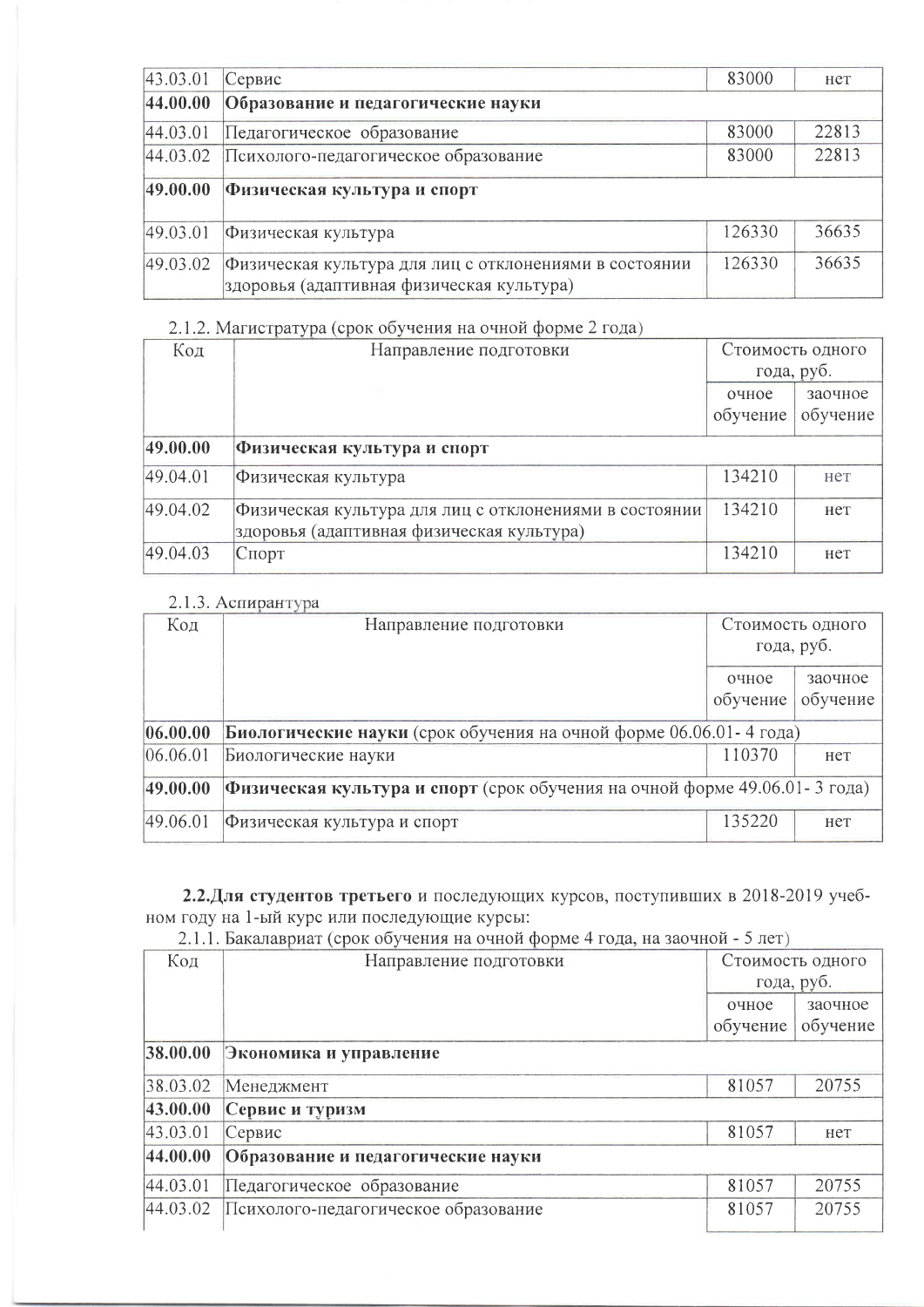|          | 49.00.00  Физическая культура и спорт                                                                        |        |       |
|----------|--------------------------------------------------------------------------------------------------------------|--------|-------|
| 49.03.01 | Физическая культура                                                                                          | 141778 | 33140 |
|          | 49.03.02 Физическая культура для лиц с отклонениями в состоянии<br>здоровья (адаптивная физическая культура) | 141778 | 33140 |

### 2.1.2. Аспирантура

| Код      | Направление подготовки                                                       | Стоимость одного<br>года, руб. |                     |
|----------|------------------------------------------------------------------------------|--------------------------------|---------------------|
|          |                                                                              | очное<br>обучение              | заочное<br>обучение |
| 06.00.00 | Биологические науки (срок обучения на очной форме 06.06.01 - 4 года)         |                                |                     |
| 06.06.01 | Биологические науки                                                          | 102760                         | нет                 |
| 49.00.00 | Физическая культура и спорт (срок обучения на очной форме 49.06.01 - 3 года) |                                |                     |
| 49.06.01 | Физическая культура и спорт                                                  | 150011                         | Het                 |

2.3. Для студентов четвертого и последующих курсов, поступивших в 2017-2018<br>учебном году на 1-ый курс или последующие курсы:<br>2.2.1. Бакалавриат (срок обучения на очной форме 4 года, на заочной - 5 лет)

| Код      | Направление подготовки                                                                              | Стоимость одного<br>года, руб. |         |
|----------|-----------------------------------------------------------------------------------------------------|--------------------------------|---------|
|          |                                                                                                     | очное                          | заочное |
|          |                                                                                                     | обуче-                         | обуче-  |
|          |                                                                                                     | ние                            | ние     |
| 38.00.00 | Экономика и управление                                                                              |                                |         |
| 38.03.02 | Менеджмент                                                                                          | нет                            | 19872   |
| 43.00.00 | Сервис и туризм                                                                                     |                                |         |
| 43.03.01 | Сервис                                                                                              | нет                            | Het     |
| 44.00.00 | Образование и педагогические науки                                                                  |                                |         |
| 44.03.01 | Педагогическое образование                                                                          | 64840                          | 19872   |
| 44.03.02 | Психолого-педагогическое образование                                                                | нет                            | 19872   |
| 49.00.00 | Физическая культура и спорт                                                                         |                                |         |
| 49.03.01 | Физическая культура                                                                                 | 126570                         | 31781   |
| 49.03.02 | Физическая культура для лиц с отклонениями в состоянии<br>здоровья (адаптивная физическая культура) | 126570                         | 31781   |

## 2.2.2. Аспирантура

| Код      | Направление подготовки                                               | Стоимость одного<br>года, руб. |                     |  |  |
|----------|----------------------------------------------------------------------|--------------------------------|---------------------|--|--|
|          |                                                                      | очное<br>обучение              | заочное<br>обучение |  |  |
| 06.00.00 | Биологические науки (срок обучения на очной форме 06.06.01 - 4 года) |                                |                     |  |  |
| 06.06.01 | Биологические науки                                                  | 83600                          | нет                 |  |  |